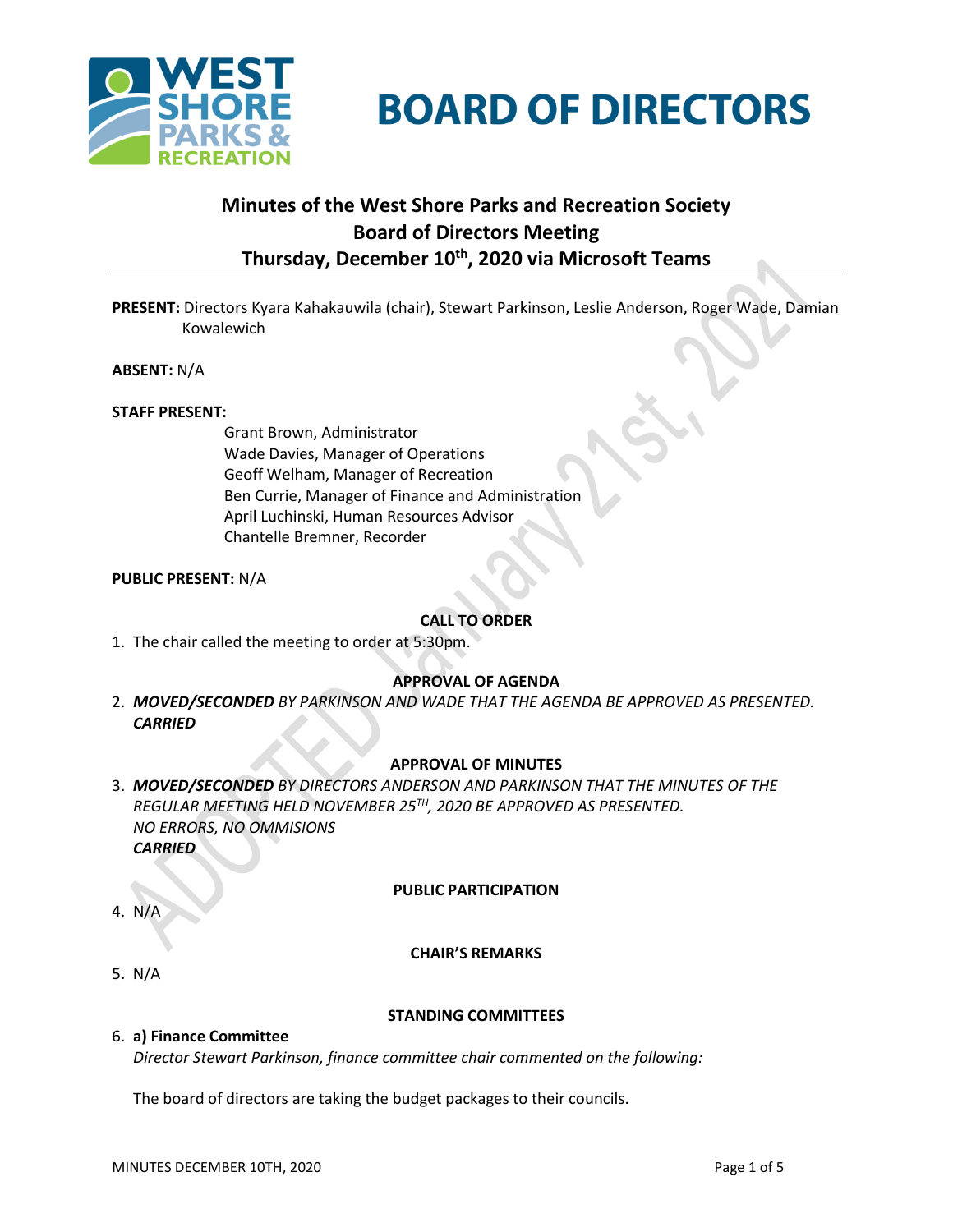The following municipalities confirmed that the COVID-19 restart grant funding had been approved for the reopening of the pool: City of Langford, Highlands, and View Royal.

Colwood and Metchosin will be discussing it at their next council meeting on Monday.

## **OLD BUSINESS**

7. N/A

## **NEW BUSINESS**

## 8. **a) 2016-2020 Strategic Plan report update**

Grant Brown, administrator highlighted the following:

A general update was made regarding the projects that have been completed this year as part of the 2016-2020 Strategic Plan. Some projects will be carried over to the 2021-2025 Strategic Plan.

The board of directors were asked by WSPR staff to look at the draft 2021-2026 Strategic Plan for input by Tuesday, December 14<sup>th</sup>, 2020 before finalizing the document.

#### **b) Meeting schedule for 2021**

The 2021 meeting schedule was included in the agenda package and was noted by WSPR staff that a revised one had been emailed out.

#### **c) Declaration forms for 2020**

The board of directors were asked by WSPR staff to email the completed declaration forms included in their agenda packages to the administrative assistant.

## **FOR INFORMATION**

## 9. **a) JDF Arena improvement project**

*Wade Davies, manager of operations highlighted the following:*

There is a costing meeting tomorrow. With the projected estimated costs, it is unlikely that the snow pit and stands will be replaced at this time.

## **b) JDF Childcare Centre project**

*Geoff Welham, manager of recreation highlighted the following:*

95% of the trades have been secured. The demo and hazmat work have been completed and the work on the sprinklers will be done over the Christmas break. Programming for the new Childcare Centre is underway with registration beginning in February 2021.

## **c) Administrator's Report**

*Grant Brown, Administrator highlighted the following.*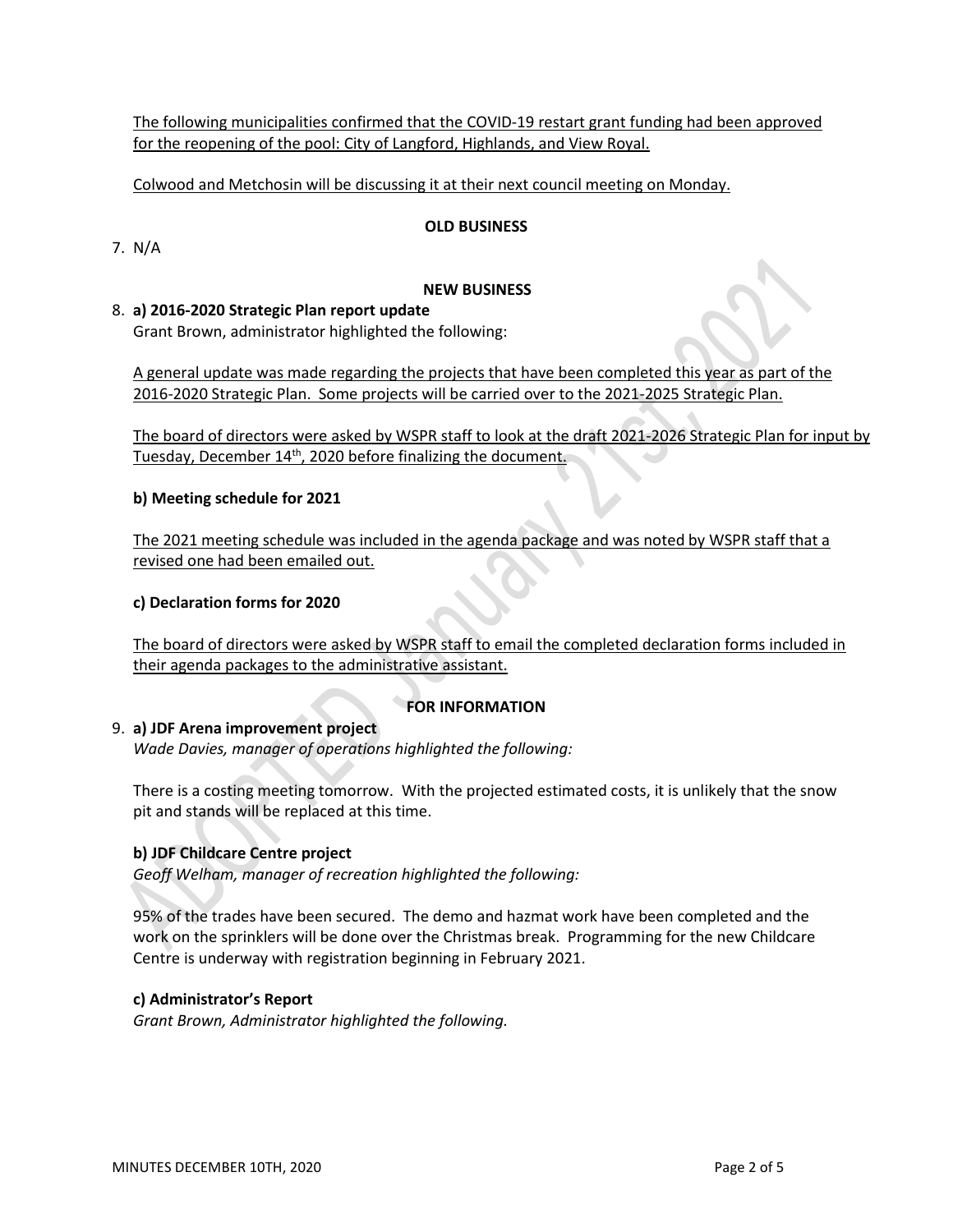## **Administration/Human Resources**

Human resources have been developing a return to work plan for those staff off work due to injury. Such a plan will keep the affected staff more connected with their workplace and help reduce costs associated with injury. Work has begun on employee leave banks and other year end related preparations.

The initial project kick-off meeting with Intelligenz Limited will be held on December  $3^{rd}$ . The project team will be introduced and scoping meetings will be scheduled to begin in the coming weeks.

Finance has switched gears from the budget cycle and is now looking towards year end. Deadlines and requirements will be shared with all departments to ensure a smooth process.

## **Operations**

## **Maintenance**

Work continues at Centennial Centre in preparation for the pottery studio move. The required electrical room upgrades have been completed, new flooring has been installed and new wall and shelving builds are underway.

The large air handling unit replacement for the pool is reaching completion. A large section of the duct systems has been replaced with new stainless steel and a replacement filter for the leisure pool has been ordered and will be installed prior to re-opening.

Demolition has begun in the JDF Arena. Staff have begun to remove the glass, boards and safety netting. The childcare project continues to move ahead and remains on schedule.

The brine pump for the Q Centre heat recovery was repaired and 2 exhaust fans have been ordered to replace two older units that have failed.

#### **Parks**

The annual leaf clean-up is in full force as the trees drop foliage for the winter. The replacement of the outdoor basketball hoops is under way and the new adjustable hoops will be up later in the month. To improve field drainage, all 3 playing fields have been deep tined.

The golf course continues to see more rounds than in recent years. The recent weather changes are making the course wet, but still playable. A small amount of disease has started on the greens and crews are looking at treatment options.

One seasonal crew member has reached his last day for 2020 and our mechanic has left on parental leave for 2 months. We look forward to seeing both of them when they return in 2021.

## **Programs**

#### **Community Recreation**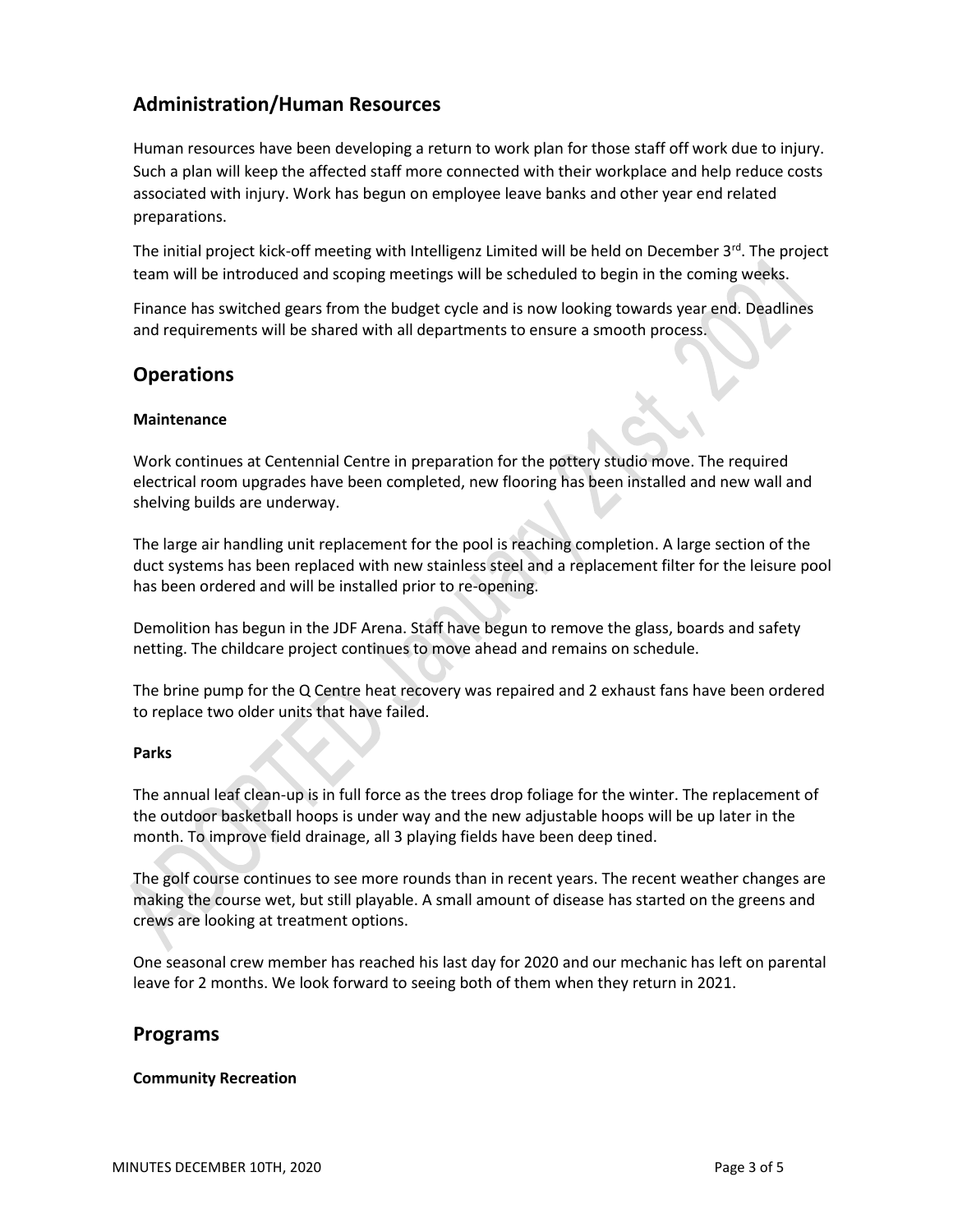The COVID-19 pandemic has affected our ability to run free and low-cost programs for youth in 2020. A survey was compiled and released to the community in order to find out what kind of programs youth in the West Shore would be looking for if programs were to return in 2021. We received over 60 responses with 80% of youth (or parents of youth) wishing to come back in 2021. Most are looking for in-person or a combination of in-person and online programming with a mixture of free time drop in and active, outdoor, art-based and technology-based programs. Some barriers to attending included rising COVID-19 numbers, finances, having to register for programs and transportation. Staff will take the responses and work to implement free/low cost programming in 2021 to meet the needs of the youth community in the West Shore.

School Age and Youth leadership programs including Home Alone and Babysitters courses and Aspiring Artist programs continue to be strong, running at full capacity in the fall.

Staff are working with the West Shore Skatepark Coalition on their 100 x 1000 fundraising campaign and a second bottle drive has been scheduled for January 3rd, 2021. A couple of grants have been submitted for the new skatepark and staff are optimistic on receiving the funding.

## **Fitness and Weights**

Fitness programming and weight room use were significantly impacted by the implementation of province-wide restrictions on Thursday November 19<sup>th</sup>. At this time, all indoor physical activities have been suspended. This includes spin, yoga, boot camp, jazzercise, dance classes, and other physical group activities. Front line staff have done an exceptional job communicating the changes and cancellations to participants. Staff eagerly await the release of new guidelines so they can review and implement new protocols for the safe resumption of as many activities as possible. Weight room use has seen a reduction, with the increase in COVID-19 cases provincially, and on the island. Staff continue to follow and implement changes to guidelines in accordance with public health orders. Winter programming beginning in January will be assessed and adjusted as needed to ensure ongoing compliance with restrictions, and to ensure the safety of both participants and staff.

## **Sports**

PowerWest Athletics have continued to be very busy with their power skating programs for children through youth; in fact, one local NHL Pro has been attending 3 x per week to sharpen his skills in advance of the next hockey season.

The first couple of public skates in mid-November happened with great attendance including a waitlist on the Nov 20<sup>th</sup> Pro-D Day. New booking requests continue to be received and staff recently toured around Netflix location managers. Sport programs are running well with Soccertron outside on the fields and Richardson Sport in the ISC. The ISC has a variety of users including Pickleball, Basketball and Volleyball on the sport floor and Baseball, Soccer, Camps and Preschool programs on the turf. This fall, staff have been selling Bauer PPE out of the Pro Shop and to date have sold 78 face masks and 14 neck gaiters.

## **Food & Beverage**

The frozen meals have continued to be a hit with locals buying them in bunches for their weekly dinners. Following some free press through the Westshore Chamber of Commerce, 300 meals were purchased by Accent Refrigeration to distribute to a charity of our choice.